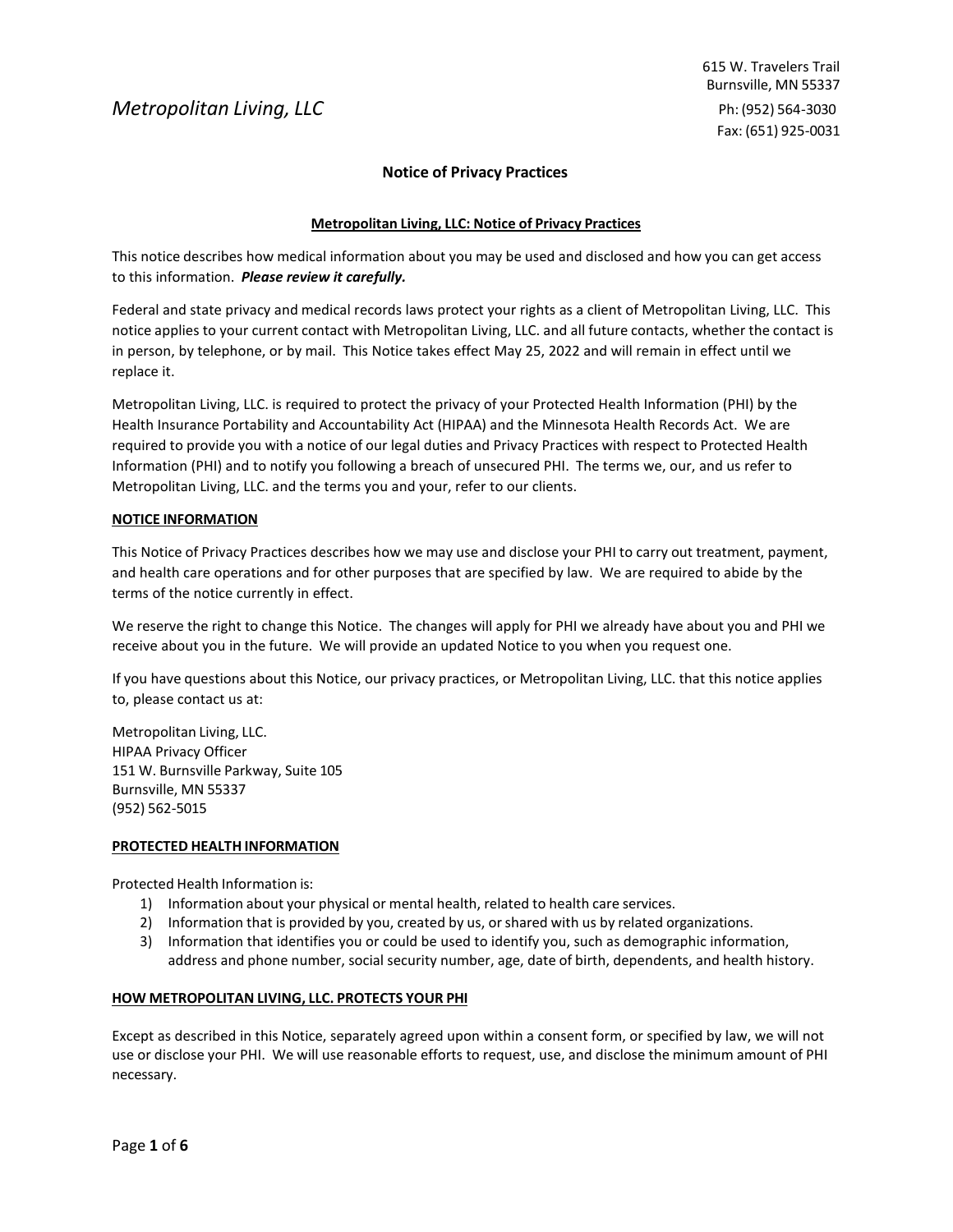# **Notice of Privacy Practices**

Whenever possible, we will de-identify or encrypt your personal information so that you cannot be personally identified. We have put physical, electronic, and procedural safeguards in place to protect your PHI and comply with federal and state laws.

# **YOUR RIGHTS**

You have the following rights with respect to your PHI.

*Obtain a copy of this Notice.* You may obtain a copy of this notice at any time. Even if you have agreed to receive the Notice electronically, you are still entitled to a paper copy, you just need to request a copy.

*Request Restrictions.* You may ask us not to use or disclose any part of your PHI. Your request must be in writing and include what restriction(s) you want and to whom you want the restrictions to apply. We will review and grant reasonable requests, but we are not required to agree to restrictions, except in some cases of disclosures to a health plan. If you pay for a service or health care item out-of-pocket in full, you can ask us not to share that information for the purpose of payment or our operations with your health insurer. We will agree to this request unless that law requires us to share that information.

*Request Confidential Communications.* You can ask us to contact you in a specific way (for example, home, office, or cell phone) or to send mail to a different address. We will grant all reasonable requests.

*Inspect and copy.* You have the right to inspect and get a copy of your PHI for as long as we maintain the information. You must put your request in writing. If you have any questions about the process to obtain your record, just ask us. We will provide a copy of a summary of your health information, usually within 30 days of your request. We may charge you for reasonable costs of copying, mailing, or other supplies that are necessary to grant your request.

We do have the right to deny your request to inspect and copy. If you are denied access, you may ask us to review the denial. In some cases, we may deny your request to review the denial.

*Request amendment.* If you feel that your PHI is incomplete or incorrect, you may ask us to amend it. You may ask for an amendment for as long as we maintain the information. Your request must be in writing and you must include a reason that supports your request. In certain cases, we may deny your request but will provide you with a written reason for the denial, within 60 days of your original request. If we deny your request for amendment, you have the right to file a statement of disagreement with our decision.

*Receive a list (an accounting) of disclosures.* You have the right to receive a list of the disclosures (an accounting) that we have made of your PHI six years prior to the date of your request, who the PHI was shared with, and why.

The list will not include disclosures that we are not required to track, such as disclosures for the purposes of treatment, payment, or healthcare operations; disclosures which you have authorized us to make; disclosures made directly to you or to friends or family members involved in your care; or disclosures for notification purposes.

Your right to receive a list of disclosures may also be subject to other exceptions, restrictions, and limitations.

Your request for an accounting must be made in writing and state the time period for which you would like us to list the disclosures. We will not include disclosures made more than six years prior to the date of your request.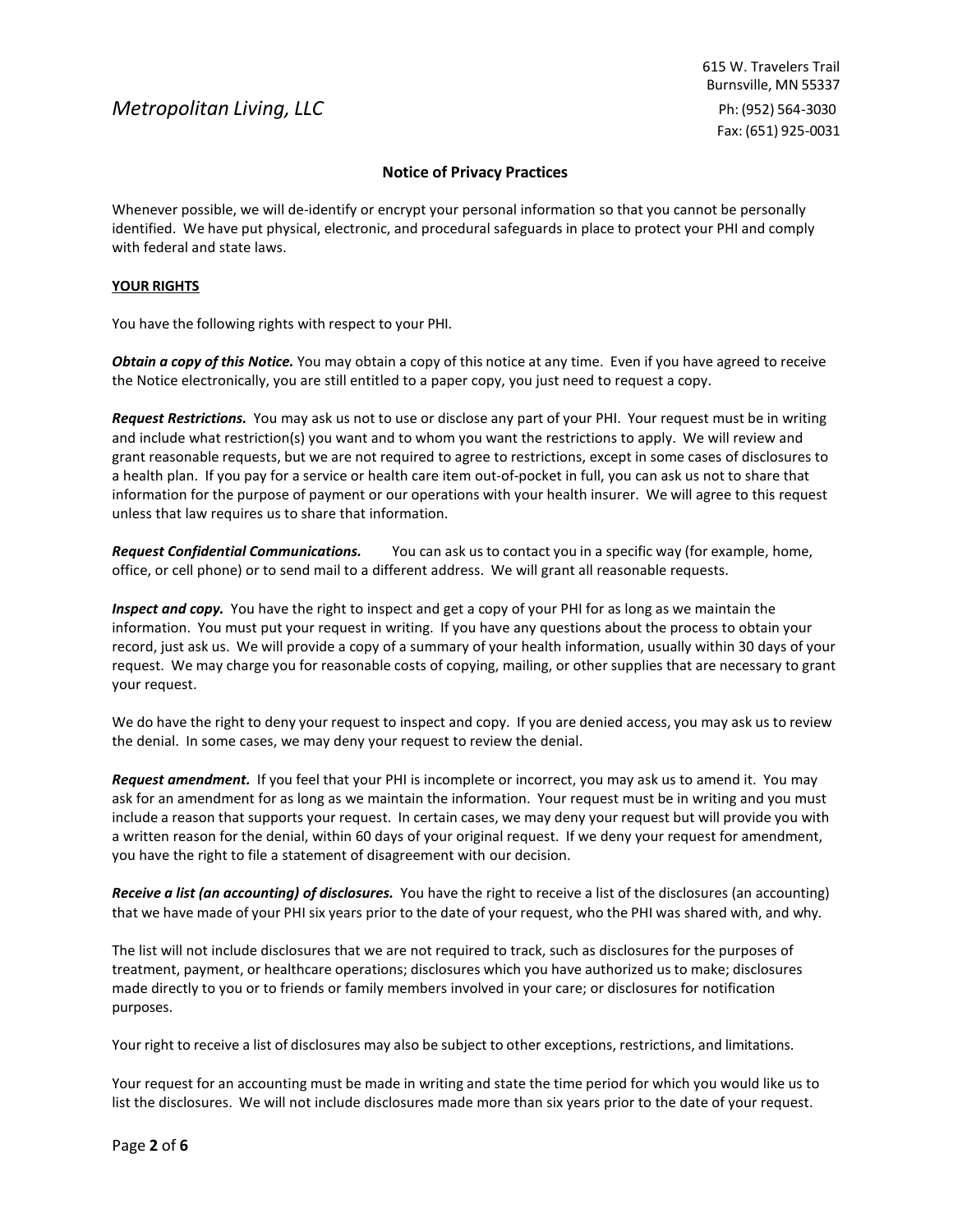# **Notice of Privacy Practices**

You will not be charged for the first disclosure list that you request, but you may be chard for additional lists provided within the same 12 month period as the first.

*Request confidential communication.* You may ask us to communicate with you using alternative means or alternative locations. For example, you may ask us to contact you about medical records only in writing or at a different address than the one in your file. Your request must be made in writing and state how and when you would like to be contact.

You do not have to tell us why you are making the request, but we may require you to make special arrangements for payment or other communications.

We will review and grant reasonable requests, but we are not required to agree to any restrictions.

*Choose someone to act for you.* If you have given someone medical power of attorney or if someone is your legal guardian, that person can exercise your rights and make choices about your health information. We will make sure the person has this authority and can act for you before we take any action.

**Note: Special Rules for Psychotherapy notes.** Psychotherapy notes, as defined by HIPAA, may be collected by a psychotherapist during a counseling session are kept separate from a client's medical records. HIPAA requires that they be treated with higher standards or protection than other PHI.

## **YOUR CHOICES**

For certain health information, you can tell us your choices about what we share. If you have a clear preference for how we share your information in the situations described below, talk to us. Tell us what you want us to do, and we will follow your instructions.

## *In these cases, you have both the right and choice to tell us to:*

- Share information with your family, close friends, or others involved in your care.
- Share information in a disaster relief situation

If you are not able to provide us your preference, for example if you are unconscious, we may go ahead and share your information if we believe it is in your best interest. We may also share your information when needed to lessen a serious and imminent threat to health or safety.

## *In these cases, we nevershare your information unless you give us written permission:*

- Marketing purposes
- Sale of your information

## **WHEN METROPOLITAN LIVING, LLC. MAY USE AND DISCLOSE PHI**

#### **Common reasons for our use and disclosure of PHI include:**

**Treatment.** To provide, coordinate, or manage health care and related services, including referrals to business associates or affiliated covered entities (as defined by HIPAA) for you to make sure you are receiving appropriate and effective care. For example, a therapist who works directly with you may communicate with their clinical supervisor to better coordinate your care.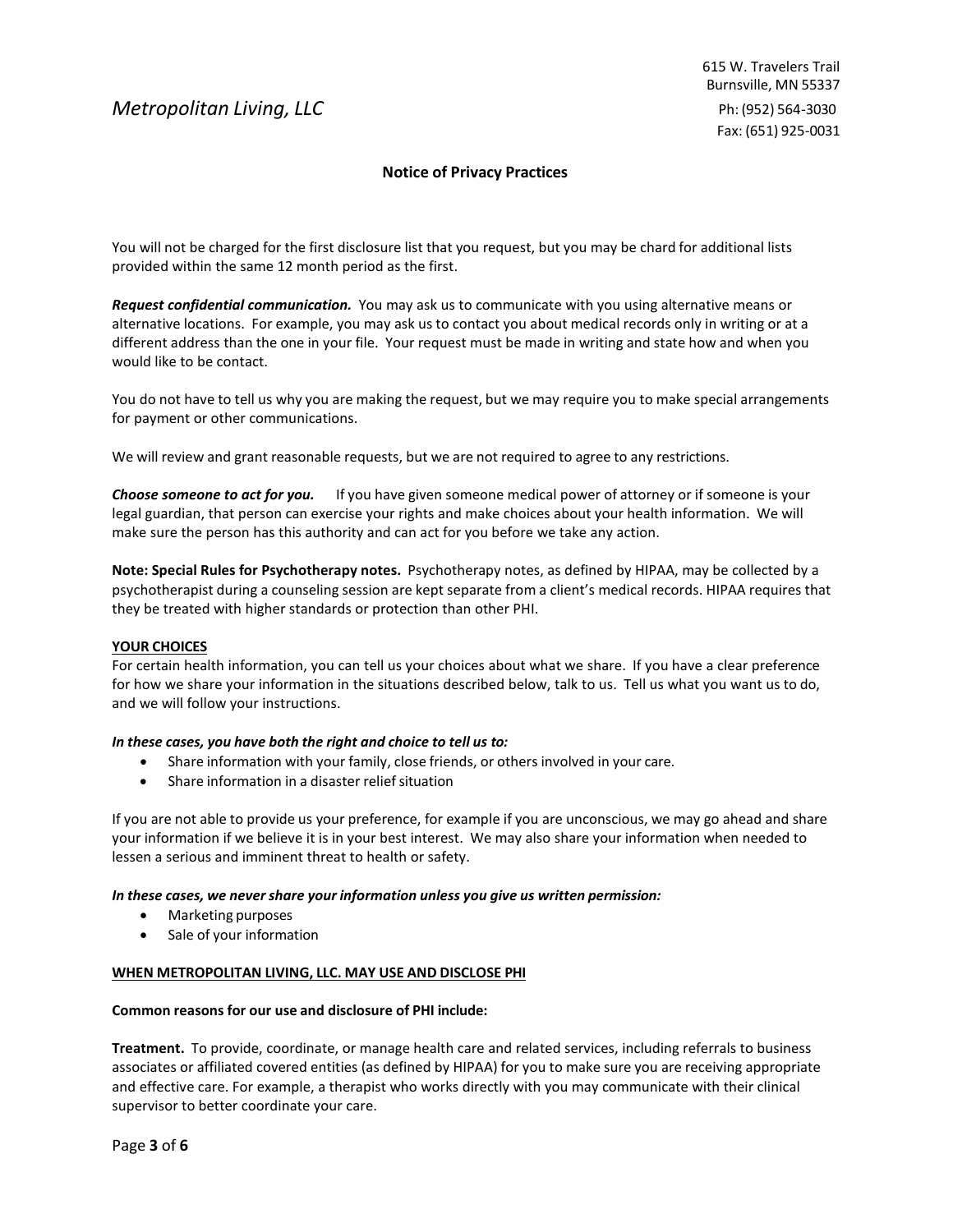615 W. Travelers Trail Burnsville, MN 55337 Ph: (952) 564-3030 Fax: (651) 925-0031

# **Notice of Privacy Practices**

**Payment.** To obtain payment or reimbursement for services provided to you. For example, we give information about you to your health insurance plan so it will pay for your services.

**Health Care Operations.** To assist in carrying out administrative, financial, legal, and quality improvement activities necessary to run our business and to support the core functions of treatment and payment. For example, we use health information about you to manage your treatment and services.

**Health Plan Sponsor.** We may disclose PHI to a group health plan administrator, which may in turn, disclose such PHI to the group health plan sponsor, solely for the purposes of administering benefits, unless you pay for services out-of-pocket and request that we not disclose PHI related solely to those services and disclosure is not required by law.

**Individuals involved in your care or payment for your care.** We may disclose your PHI to a family member, other relative, close personal friend, or any person you identify, who is, based on your judgment, believed to be involved in your care or in payment related to your care.

**Business Associates:** We may disclose your information to Business Associates as defined by HIPAA, so they can perform the job that they have been contracted to do. To protect the information that is disclosed, each business associate is required to sign an agreement requiring it to safeguard the information and not redisclose the information unless specifically permitted by law.

**As required by law.** We must disclose PHI when required to do so by law.

## **LESS COMMON REASONS FOR OUR USE AND DISCLOSURE OF PHI INCLUDE:**

We are allowed or required to share your information in other ways – usually in ways that contribute to the public good, such as public health and research. We have to meet many conditions in the law before we can share your information for these purposes. For more information see: www.hhs/ocr/privacy/hipaa/understanding/consumers/index.html

*Legal proceedings.* We may disclose PHI for a judicial or administrative proceedings in response to a court or administrative order or in response to a subpoena.

*Help with Public Health and Safety Issues.* We may disclose PHI to avoid a serious and imminent threat to your health or safety or to the health or safety or others such as: preventing disease, helping with product recalls, reporting adverse reactions to medications, reporting suspected abuse, neglect, or domestic violence, preventing or reducing a serious threat to anyone's health or safety.

*Research.* We can share your information for health research.

*Medical examiners:* We can also share information with a coroner, medical examiner, or funeral director when an individual dies.

*To provide reminders and benefits information to you.* Disclosures may be used to verify your eligibility for health care and enrollment in various health plans and to assist us in coordinating benefits for those who have other health insurance or eligibility for government benefit programs.

*Worker's compensation.* We may disclose PHI to comply with worker's compensation laws and other similarly legally established programs.

Page **4** of **6**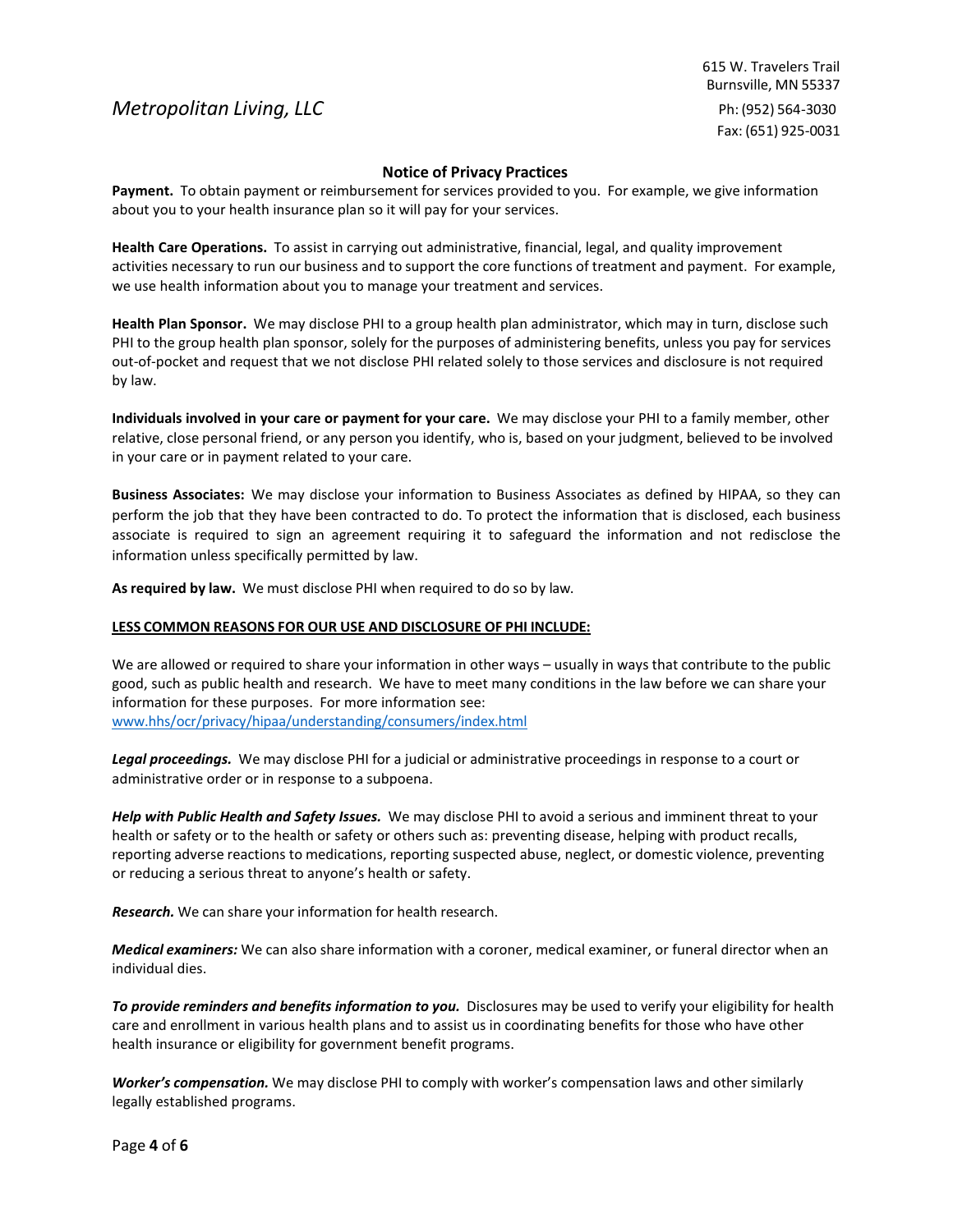615 W. Travelers Trail Burnsville, MN 55337 Ph: (952) 564-3030 Fax: (651) 925-0031

# **Notice of Privacy Practices**

*Abuse or neglect.* We may make disclosures to government authorities or socialservices agencies as required by law in the reporting of abuse, neglect, or domestic violence.

*Law enforcement.* We may disclose PHI to law enforcement officials for the purpose of identifying or locating a suspect, witness, or missing person, or to provide information about victims of crimes.

*Comply with the Law.* We will share information about you if state or federal laws require it, including with the Department of Health and Human Services if it wants to see that we are complying with federal privacy law.

**Your written permission:** We are required to get your written permission (authorization) before making or disclosing your PHI for purposes other than those provided above. Including most uses and disclosures of psychotherapy notes, use or disclosure of PHI for marketing purposes and sale of PHI, or as otherwise permitted or required by law. If you do not want to authorize a specific request for disclosure, you may refuse to do so without fear of reprisal.

**You may withdraw your permission:** If you do provide your written authorization and then later want to withdraw it, you may do so in writing at any time. As soon as we receive your written revocation, we will stop using or disclosing the PHI specified in your original authorization, except to the extent that we have already used it based on your written permission.

## **YOU MAY FILE A COMPLAINT**

If you believe your privacy rights have been violated, you can file a complaint with Metropolitan Living, LLC.' HIPAA Privacy Officer at:

Metropolitan Living, LLC. HIPAA Privacy Officer 151 W. Burnsville Parkway, Suite 102 Burnsville, MN 55337 (952) 562-5015

Or you may contact the United States Department of Health and Human Services at:

Medical Privacy Complaint Division Office for Civil Rights U.S. Department of Health and Human Services 200 Independence Avenue, SW Room 509F, HHH Building Washington, DC 20201 1-877-696-6775

Or you can file a complaint by visiting: [www.hhs.gov.ocr/privacy/hipaa/complaints/.](http://www.hhs.gov.ocr/privacy/hipaa/complaints/)

You will not be retaliated against for making a complaint.